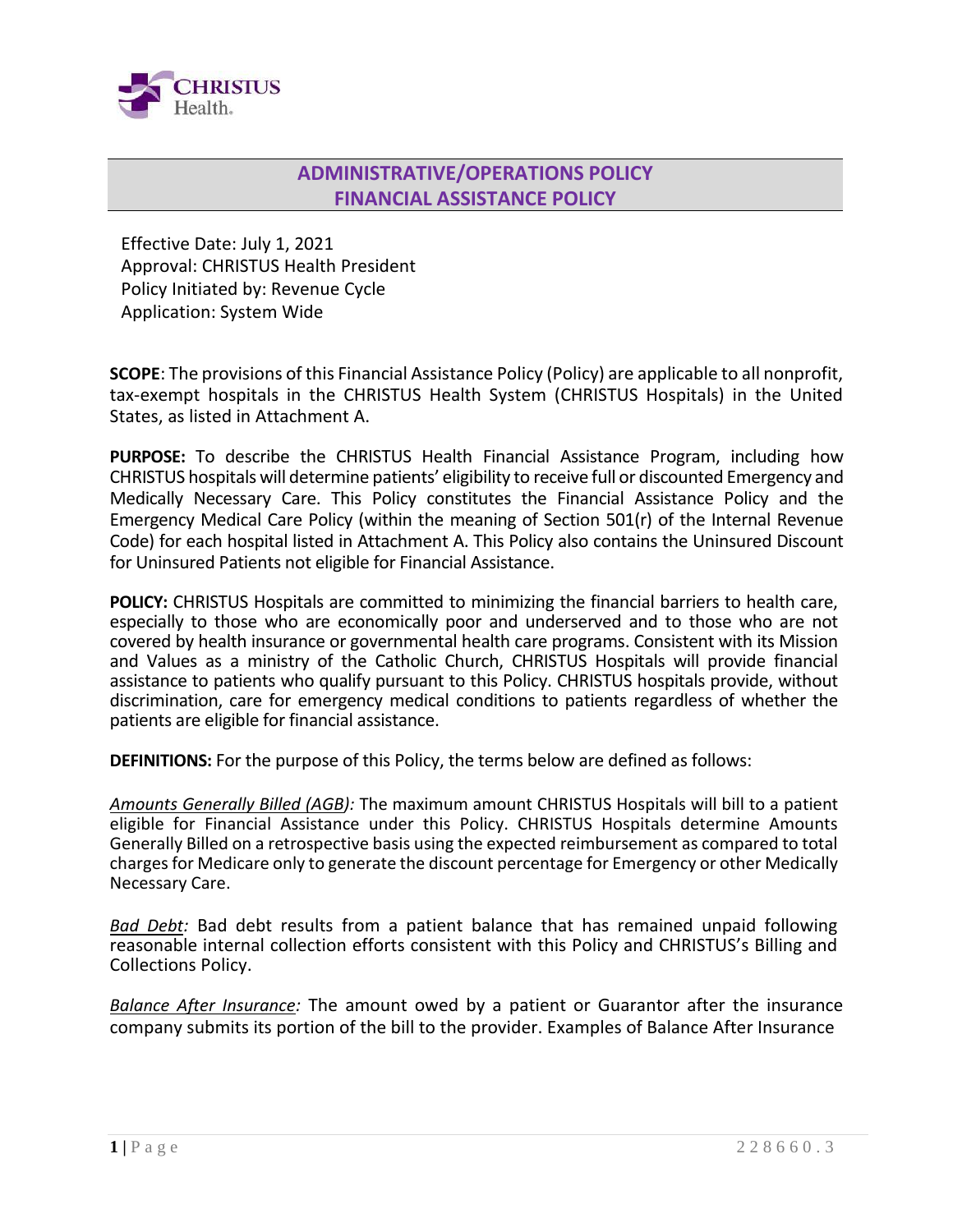include coinsurance, deductible, and copayments as defined by the insurance company, and amounts resulting from exhausted benefits, length of stay limitations, and lower reimbursement because patient's plan is not contracted with the facility or because the patient is covered under a limited benefit insurance plan.

*CHRISTUS Health (CHRISTUS):* A nonprofit corporation sponsored by the Sisters of Charity of the Incarnate Word in Houston and San Antonio and the Sisters of the Holy Family of Nazareth.

*CHRISTUS Health System:* CHRISTUS Health System includes all direct and indirect subsidiaries of CHRISTUS, together with their respective facilities and operations.

*Covered Services:* Covered Services include any Emergency and other Medically Necessary Care provided at the CHRISTUS Hospitals listed in Exhibit A.

*Independent Eligibility Assessment (IEA) Charity Care:* The use of external publicly available data sources that provide information on a patient's ability to pay and eligibility for full charity care.

*Independent Eligibility Assessment (IEA) Screening:* A patient account mechanism that uses patient demographic data to estimate the financial status of a patient by accessing numerous publicly available databases to determine whether the patient is electronically eligible for full charity care under this Policy.

*Emergency Care*: Care provided by a hospital for emergency medical conditions, which are conditions of sufficient severity such that in the absence of immediate medical attention the condition could result in serious impairment to bodily functions, serious dysfunction of any bodily organ or part, or serious jeopardy to the health of the patient (or unborn child if the patient is pregnant). For pregnant women having contractions, Emergency Care includes any care required if there is inadequate time to affect a safe transfer to another hospital before delivery or if transfer may pose a threat to the health of the mother or child.

*Episode of Care:* The set of services provided to treat one or more procedures related to the same clinical condition

*Excluded Assets*: Assets excluded from Financial Assistance eligibility consideration such as a patient's primary residence, primary vehicle, retirement account, or any household affects or personal items used in the patient's primary residence.

*Extraordinary Collection Action (ECA)*: Actions against a patient or Guarantor related to obtaining payment for a hospital bill that: (1) require legal or judicial process, (2) report adverse information about the Guarantor to consumer credit reporting agencies, (3) sell an individual's debt to another party, or (4) defer, deny, or require payment before providing Medically Necessary Care because the Guarantor previously did not pay for care covered under this Policy. Extraordinary Collection Actions do not include transferring a patient account to another party for purposes of collection on behalf of the hospital without the use of Extraordinary Collection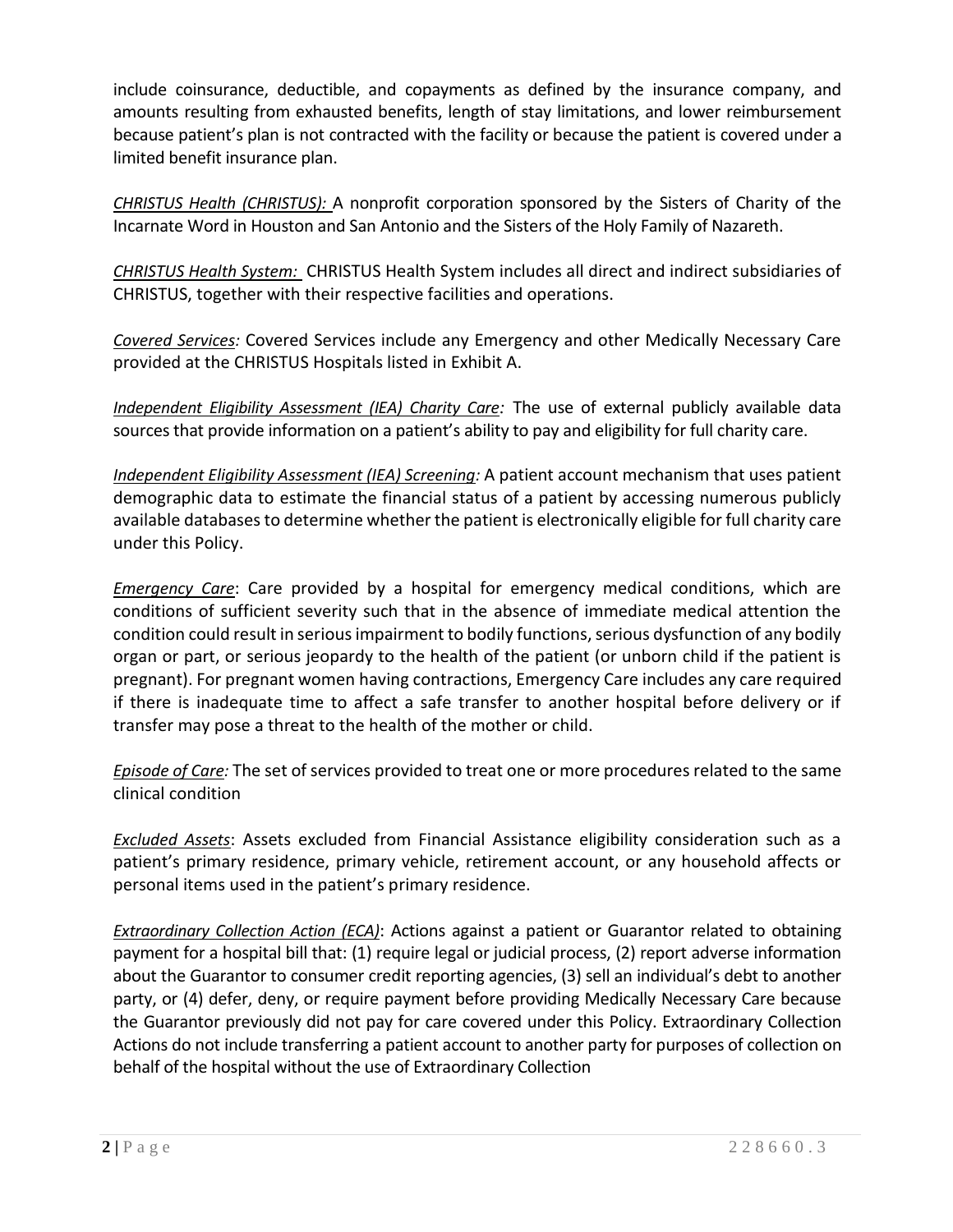Actions or asserting a lien on the proceeds of a judgment, settlement or compromise owed to an individual as a result of a personal injury for which medical services were provided.

*Family:* As defined by the U.S. Census Bureau, a group of two or more people who reside together and who are related by birth, adoption, marriage, or domestic partnership.

*Federal Poverty Level ("FPL"):* The federal poverty level is defined by the federal poverty guidelines updated annually in the Federal Register by the United States Department of Health and Human Services under authority of subsection (2) of Section 9902 of Title 42 of the United States Code. Current FPL guidelines can be referenced at [http://aspe.hhs.gov/poverty-guidelines.](http://aspe.hhs.gov/poverty-guidelines)

*Financial Assistance:* For purposes of this Policy, Financial Assistance means the income-based discounts described in Section A of this Policy.

*Guarantor*: The person held accountable for the patient's bill. The Guarantor is always the patient, unless the patient is a minor or an incapacitated adult.

*Medically Necessary Hospital Care*: Health care services or supplies provided in a hospital and needed to diagnose or treat an illness, injury, condition, disease, or its symptoms, and that meet accepted standards of medicine.

*Non-Excluded Assets:* An applicant's assets are the combined assets (as follows) of all adult members of the family living in the household. Assets include:

- All funds available in Bank Accounts
- Certificates of Deposit (CD's)
- All Funds, stocks, and other securities in Investment Accounts,
- Real Estate (excluding primary residence)
- Other assets, other than Excluded Assets

*Plain Language Summary:* A written statement that notifies patients and Guarantors that CHRISTUS Hospitals offer financial assistance, summarizes who is eligible for such assistance, and explains how to apply.

*Propensity-to-Pay Tool*: An IEA analytical tool that predicts the likelihood patients will pay their portion of medical expenses.

*Responsible Party*: A tortfeasor individually; a tortfeasor's insurance company; any underinsured/uninsured automobile insurance coverage that provides benefits to a patient; no fault insurance coverage; any award, settlement or benefit paid under any worker's compensation law, claim or award; any indemnity agreement or contract; and/or any other payment for a patient as compensation for injuries sustained or illness suffered as a result of the negligence or liability of any individual or entity.

*Uninsured Balance:* The amount owed by an Uninsured Patient.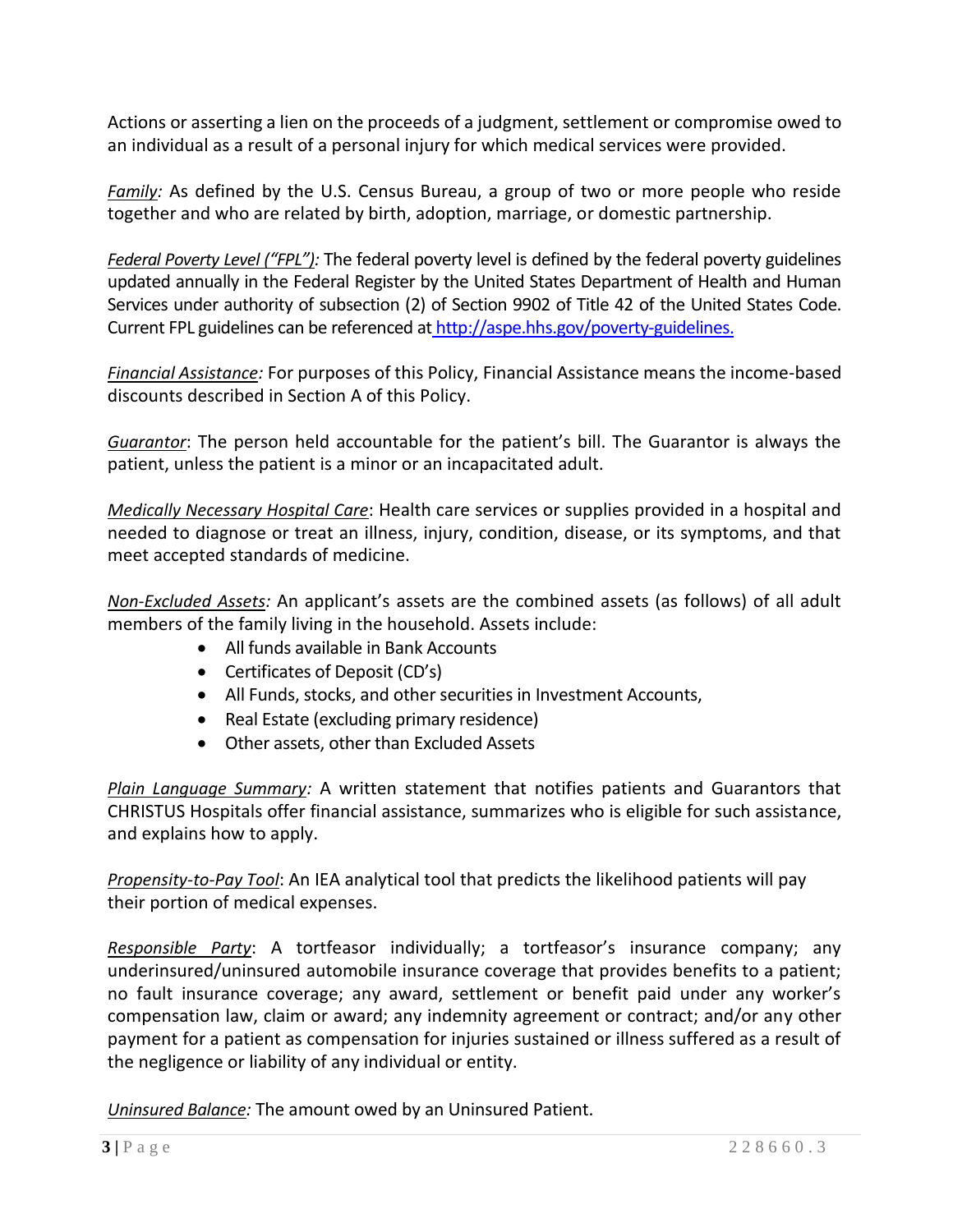*Uninsured Discount:* A discount offered to Uninsured Patients who do not otherwise qualify for Financial Assistance under this Policy.

*Uninsured Patient*: A patient whose hospital services are not covered by a healthcare savings account, a health insurer, health care service plan, Medicare, or Medicaid; and where applicable, the patient's injury is not a compensable injury for purposes of workers' compensation, automobile insurance, or any form of third-party liability as attested by the patient and determined and documented by the CHRISTUS hospital facility. A patient whose treatment could be considered a non-covered service by their health insurance plan or who has exhausted benefits under their health insurance plan may be deemed to be an Uninsured Patient. A patient who is fully responsible for the entire allowable amount, based off a co-payment or deductible outstanding, is not deemed to be an Uninsured Patient. A patient who has insurance that does not have a contractual relationship with the CHRISTUS hospital facility may not be deemed an Uninsured Patient. A patient who is covered by and/or has a claim against any Responsible Party for the hospital services provided will not be deemed to be an Uninsured Patient.

### **PROCEDURES:**

### **A. Discounts Available Under the Financial Assistance Program**

- **1. Full Charity Care.** Any patient whose gross family income is at or below 300% of the FPL will be extended a full 100% charity care discount for any Uninsured Balance or Balance After Insurance on patient responsibility for Covered Services prior to the application of the Uninsured Discount, if applicable.
- **2. Charity Care Discount.** Any patient whose gross family income is more than 300% and less than 401% of the FPL will be extended a partial charity care discount for any Uninsured Balance or Balance After Insurance wherein a patient cannot be held responsible for any balance generated as a result of gross charges for the patient's care that exceed the AGB.
- **3. Hardship Discount.** Any patient whose balance, which could include Balance After Insurance, exceeds 10% of the patient's gross family income will be provided a full 100% charity care discount for the balance in excess of 10% of the patient's gross family income.

**Limitation on Charges.** If a patient is eligible for Financial Assistance under this Section A, the patient will not be charged more for Emergency or other Medically Necessary Care than the Amounts Generally Billed as described below in Section H.

### **B. Covered Services**

1. Benefits under this Policy may be applied to any Covered Services.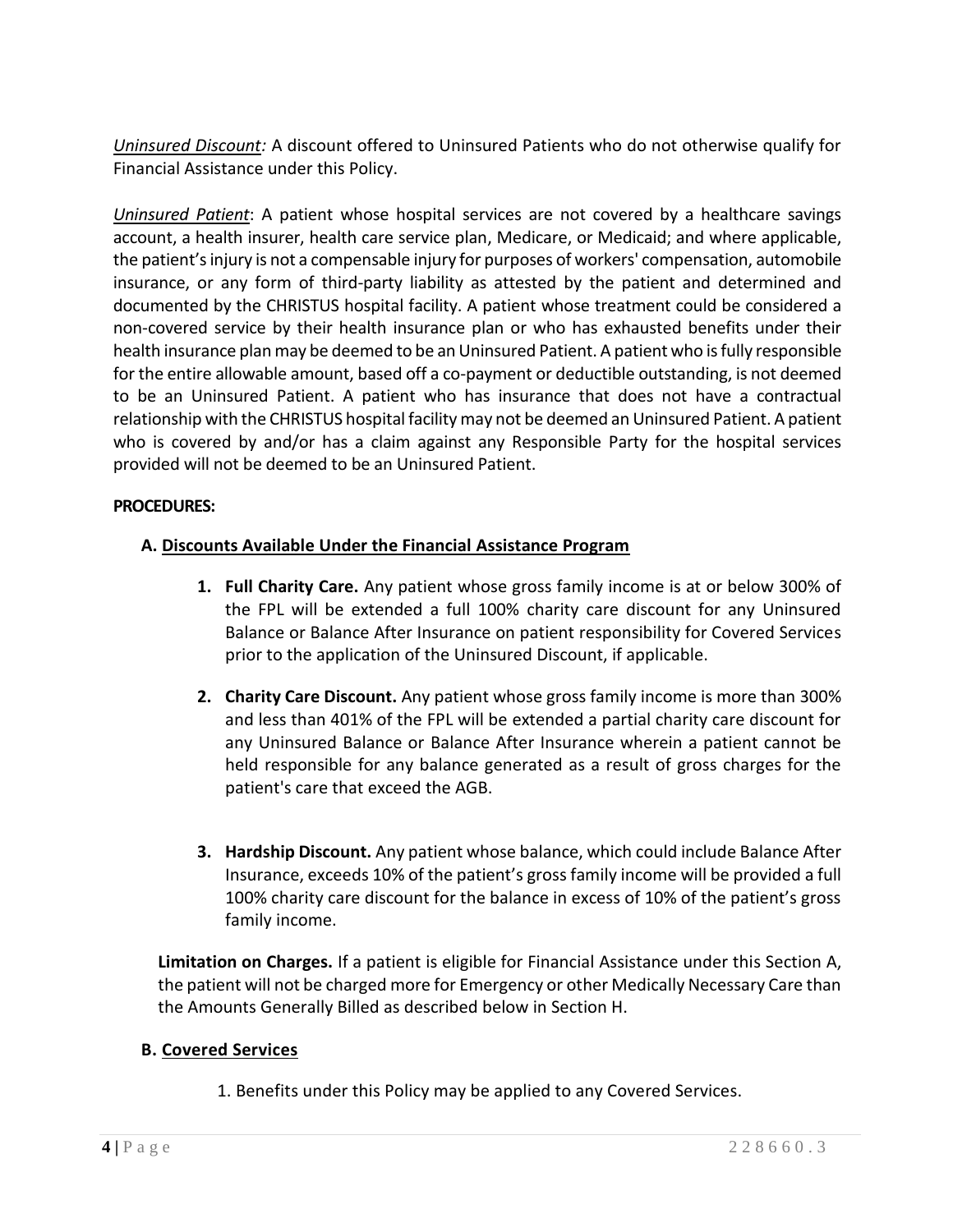- 2. Certain services are not eligible for Financial Assistance under this Policy and are not considered Covered Services under the Financial Assistance Program. These include, but are not limited to, the following:
	- a. Elective or lifestyle services that are not considered emergent or medically necessary as determined by a physician at a CHRISTUS hospital facility;
	- b. Services provided for workers' compensation care
	- c. Services provided to a patient who is covered by and/or has a claim against any Responsible Party; and
	- d. Services provided outside of the hospital setting, including at urgent care centers, ambulatory surgery centers, physician office clinics, home health and hospice.
- 3. CHRISTUS Hospitals provide, without discrimination, care for emergency medical conditions to individuals regardless of whether they are eligible for assistance under this Policy. CHRISTUS Hospitals will not engage in actions that discourage individuals from seeking emergency medical care, such as demanding that patients pay before receiving treatment for emergency medical conditions. Emergency medical services are provided to all CHRISTUS Hospital patients in a non-discriminatory manner, pursuant to each CHRISTUS Hospital's Emergency Medical Treatment and Active Labor Act (EMTALA) policy.

### **C. Financial Assistance Program Eligibility**

- 1. In determining a patient's gross family income, CHRISTUS Hospitals will consider the following sources of income for all Family members:
	- a. Wages, salaries, tips
	- b. Business income
	- c. Social Security income
	- d. Pension or Retirement Income
	- e. Dividends and Interest
	- f. Rent and Royalties
	- g. Unemployment compensation
	- h. Workers' compensation income
	- i. Alimony and Child support
	- j. Legal judgments
	- k. Cash, bank accounts, and money market accounts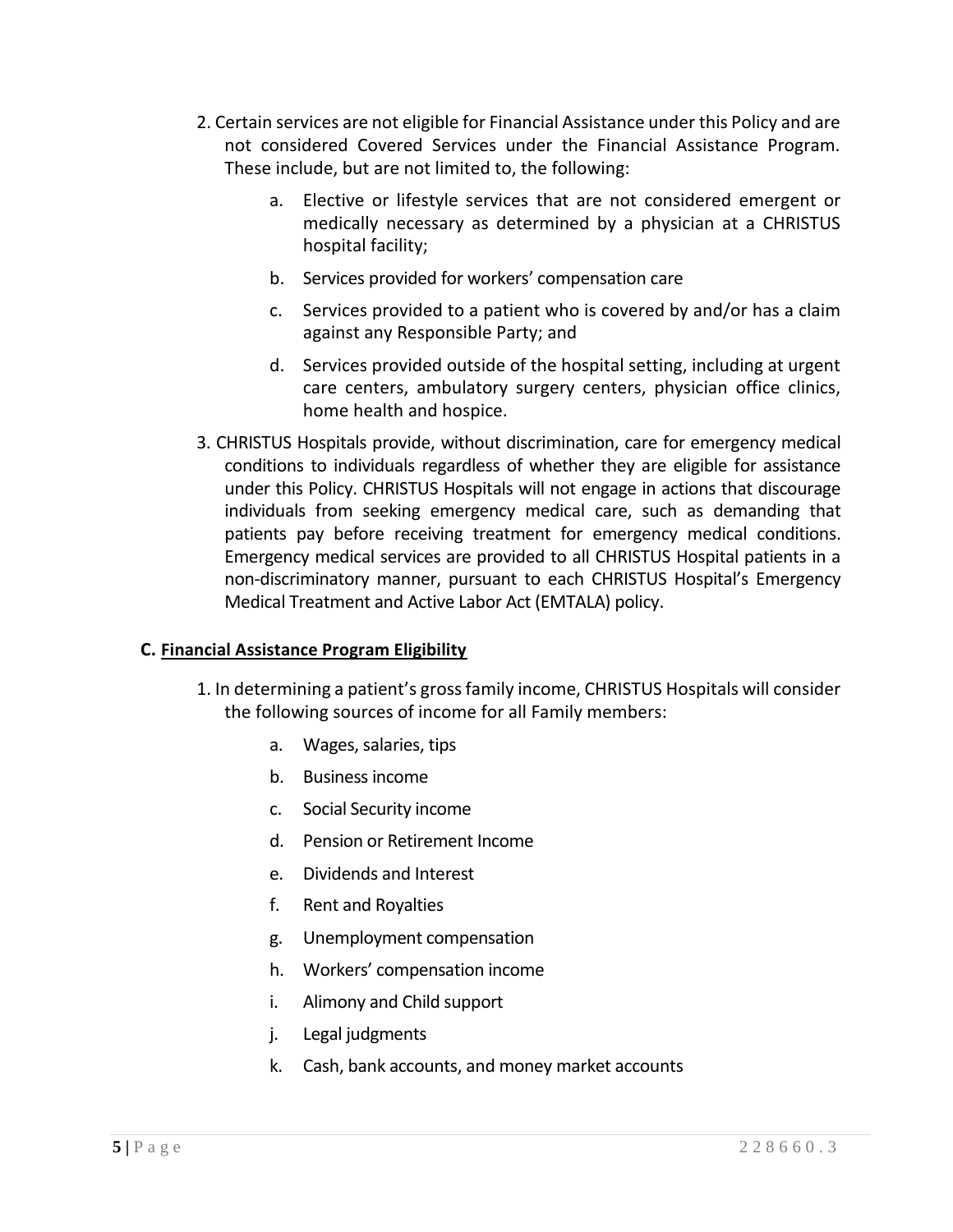- l. Matured certificates of deposit, mutual funds, bonds, or other easily convertible investments that can be cashed without penalty
- m. Support letters
- n. Other Income, such as income from trust funds, charitable foundations, etc.
- . The patient's coverage by or any claim against a Responsible Party.
- 2. CHRISTUS Hospitals reserve the right to deny Financial Assistance to a patient who meets the gross family income criteria if the patient has sufficient Non-Excluded Assets to pay for Covered Services. Patients who disagree with the denial may appeal as described below in Section I.
- 3. Before finding a patient eligible for Financial Assistance under this Policy, a CHRISTUS Hospital may require the patient to apply for public health coverage programs for which the CHRISTUS Hospital presumes the patient is eligible, as instructed by CHRISTUS Hospital's financial counselors.
- 4. CHRISTUS Hospitals may deny eligibility for Financial Assistance under this Policy to a patient who has been screened for a public health coverage program and is presumed to be eligible but is not cooperating with the process to apply for the health coverage program. As a condition to participation in the Financial Assistance Program, CHRISTUS Hospitals may also require a patient to apply for future health care coverage through the federal health care exchange if the individual is eligible for subsidized premiums.
- 5. A patient is not eligible for Financial Assistance under this Policy if the patient is covered by and/or has a claim against any Responsible Party.
- 6. CHRISTUS Hospitals, in their discretion, may waive or modify eligibility requirements after considering all relevant facts and circumstances in order to provide medical care to patients who lack financial means.
- 7. Eligibility determinations will be made and full or discounted care will be offered without regard to race, creed, color, religion, gender, orientation, national origin, or physical disability.

#### **D. How to Apply for Financial Assistance**

- 1. Financial counseling is provided free of charge by CHRISTUS Hospitals.
- 2. The patient or Guarantor should complete and submit a Financial Assistance Program application to apply for Financial Assistance.
	- a. Patients and Guarantors may request applications by: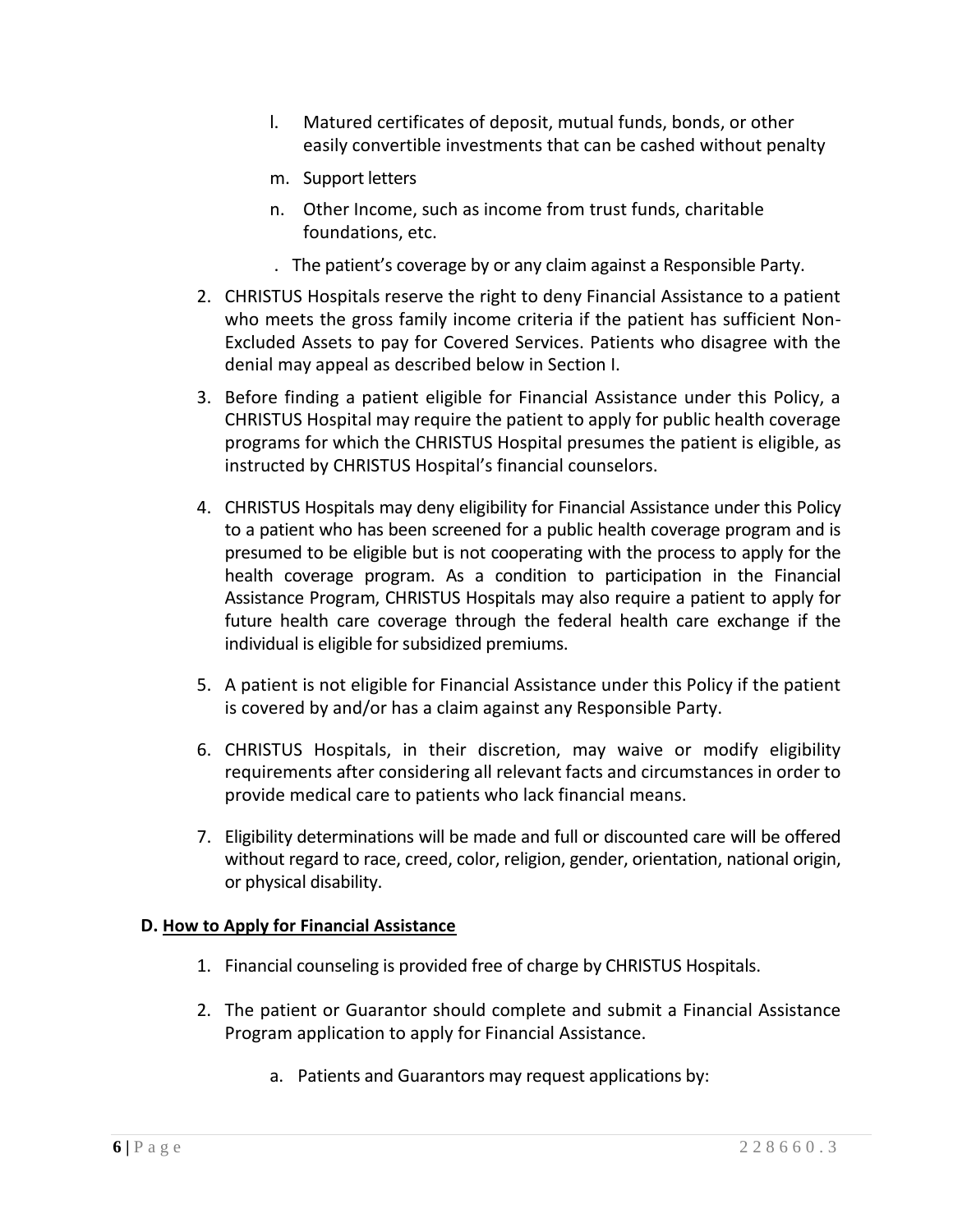- i. Asking a financial counselor within the Admitting Department at any CHRISTUS hospital;
- ii. Calling Customer Service at 800-756-7999 (toll free), Monday through Friday, 8 a.m. to 5 p.m. (central time);
- iii. Mailing a written request to CBO Customer Service, 919 Hidden Ridge, Irving, TX 75038; or
- iv. Downloading an application a[t ww.christushealth.org/charitycare.](http://ww.christushealth.org/charitycare.)
- b. The application describes all the personal, financial, and other information or documentation that an individual must submit to be considered eligible for the Financial Assistance Program.
- 3. The application for the Financial Assistance Program must be submitted to the CHRISTUS Hospital within twelve (12) months of the date of the first postdischarge billing statement that pertains to the care for which the patient or Guarantor is seeking Financial Assistance.
- 4. Completed applications, including all required information and documentation, should be submitted to the CHRISTUS Hospitals for eligibility determination. Completed applications may be:
	- a. Submitted by mail to Customer Service using the address on the application; or
	- b. Delivered in person to the hospital admitting department.
- 5. Applicants are notified by mail when their application is incomplete and are given an opportunity to provide the missing documentation or information within sixty (60) days of the date of notification. Written notices to persons with incomplete applications will include:
	- a. Instructions for how to submit the requested documentation or information;
	- b. A Plain Language Summary of this Policy;
	- c. Information about Extraordinary Collection Actions that the CHRISTUS hospital might take if it does not receive the information requested within the 60-day period; and
	- d. Contact information for a CHRISTUS department that can provide assistance with the application process.

In addition to the written notice, applicants may also receive a phone call if their application is incomplete.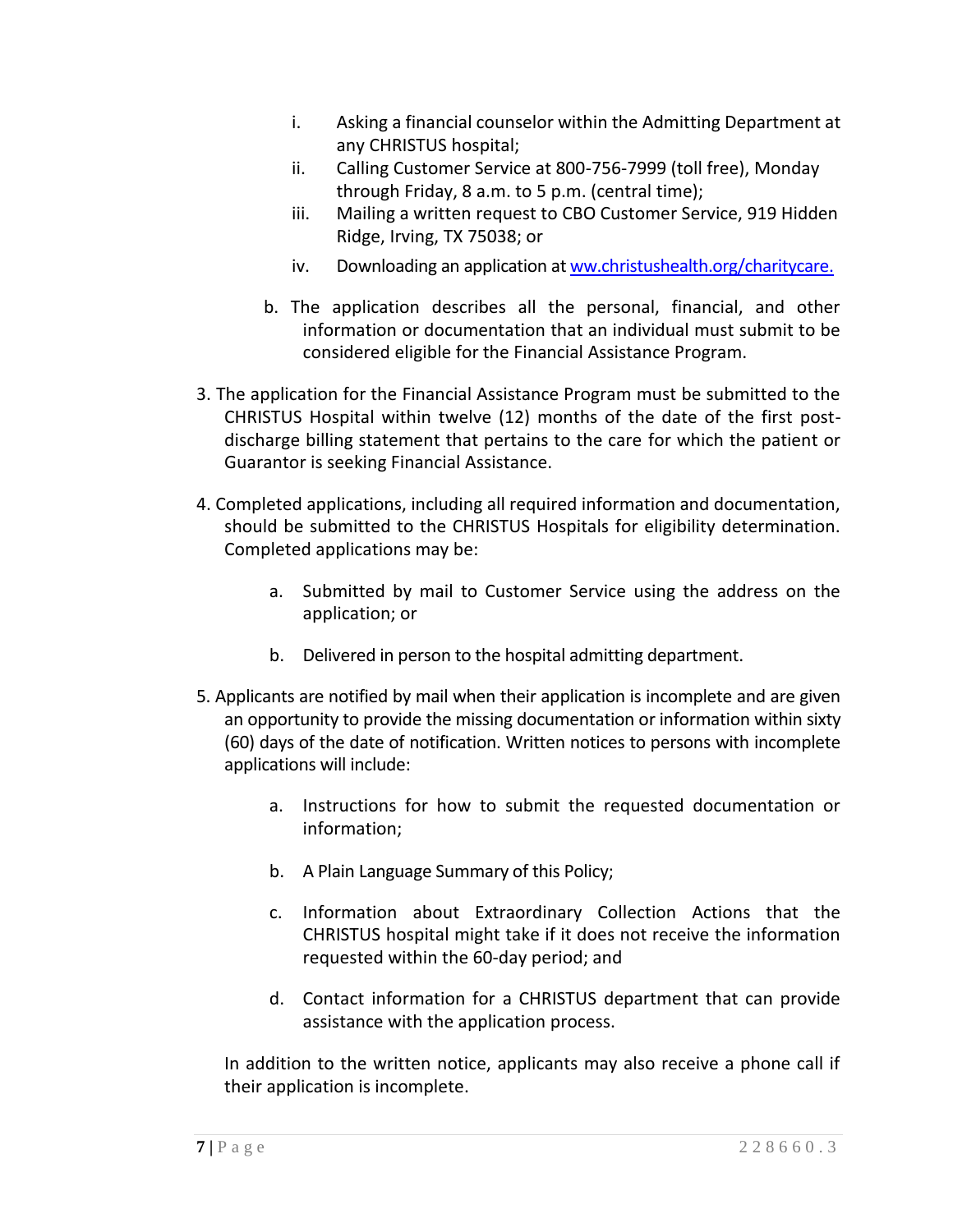6. Despite not completing an application, an Uninsured Patient will still be eligible to receive an Uninsured Discount as described in Section G and may be eligible for full or discounted charity care based on an electronic eligibility determination as described in Section G.

## **E. Eligibility Procedures**

- 1. For completed applications, CHRISTUS Hospitals will make a determination regarding the applicant's eligibility in a timely manner and consistent with this Policy.
	- a. If a CHRISTUS Hospital believes an individual who has submitted a completed application may qualify for Medicaid, the CHRISTUS Hospital may postpone making a Financial Assistance eligibility determination until after a Medicaid application has been submitted and the Medicaid eligibility determination has been made.
	- b. Upon receipt of a completed application, CHRISTUS Hospitals may not initiate or resume any Extraordinary Collection Actions to obtain payment for the care at issue until the eligibility determination has been made.
	- c. CHRISTUS Hospitals will not deny eligibility for Financial Assistance under this Policy based on an applicant's failure to submit information or documentation that is not specifically required by this Policy or the application.
- 2. If a CHRISTUS Hospital finds an applicant is eligible for a full charity care discount as the result of a completed application, the CHRISTUS Hospital will:
	- a. Provide the applicant with a written notice that indicates the individual was determined to be eligible for full care;
	- b. Refund to the individual any amount that he or she has previously paid for the care, unless that amount is less than \$5; and
	- c. Take all reasonably available measures to reverse any Extraordinary Collection Actions taken against the individual, including removing any adverse information from a credit report that arose as a result of a CHRISTUS Hospital credit disclosure made for the relevant Episode of Care.
- 3. If a CHRISTUS Hospital finds an applicant is eligible for a full charity care discount as the result of an IEA screening the patient's account will be reclassified as Financial Assistance and any remaining balance due will be forgiven.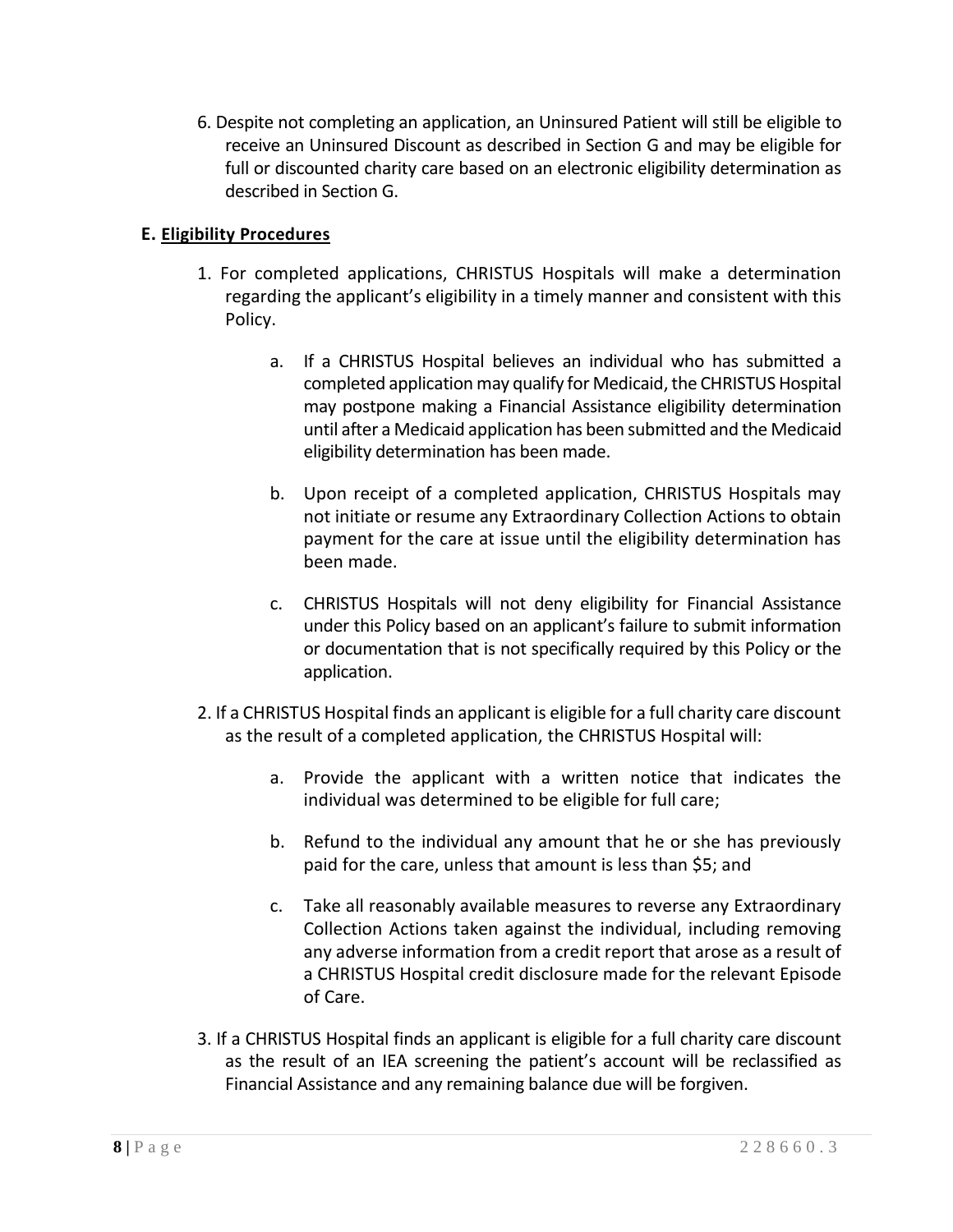- 4. If a CHRISTUS Hospital finds an applicant is eligible for a partial charity care discount as the result of a completed application, the CHRISTUS Hospital will:
	- a. Provide the applicant with a billing statement and written notice that indicates the amount the individual owes based on the Financial Assistance given, how that amount was determined, and how the individual may obtain information regarding the Amounts Generally Billed for the care;
	- b. Refund to the individual any amount that he or she has previously paid for the care that exceeds the amount he or she is personally responsible for as a person eligible for Financial Assistance under this Policy, unless that amount is less than \$5; and
	- c. Take all reasonably available measures to reverse any Extraordinary Collection Actions taken against the individual, including removing any adverse information from a credit report that arose as a result of a CHRISTUS Hospital credit disclosure made for the relevant Episode of Care.
- 5. If a CHRISTUS Hospital finds an applicant is eligible for a partial charity care discount as the result of an IEA screening, the CHRISTUS Hospital will notify the patient of the partial discount, provide information on what information was accessed to reach that decision, provide the patient and/or Guarantor with information on how to apply for full charity care discount, and provide the patient with time to apply as required by law.
- 6. If a CHRISTUS Hospital finds an applicant not eligible for Financial Assistance as the result of an IEA screening, the patient may still provide requisite information and be considered under the application process.
- 7. If a CHRISTUS Hospital finds an applicant is not eligible for Financial Assistance under this Policy, the CHRISTUS Hospital will provide the applicant with a billing statement and written notice that indicates the amount the applicant owes and the basis for the determination that the applicant was ineligible for Financial Assistance. The denial letter will also include information on how the applicant may appeal the decision, as described in Section I below. Uninsured Patients determined to be ineligible for Financial Assistance will not be held responsible for more than 40% of the total charges, pursuant to CHRISTUS's Uninsured Discount as discussed in Section O.
- 8. Under the following circumstances, CHRISTUS Hospitals may revoke, rescind, or amend the Financial Assistance provided: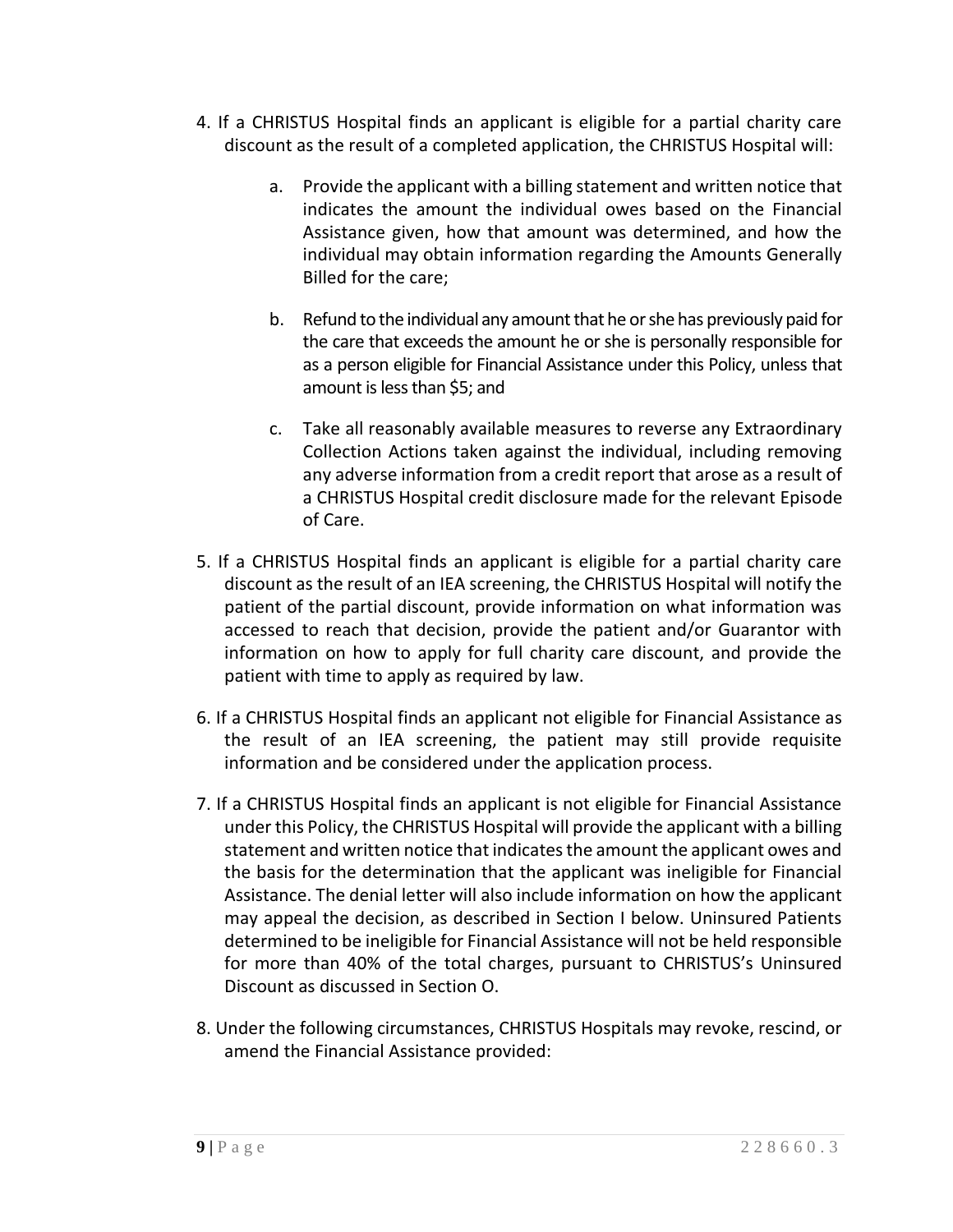- a. Fraud, identity theft, or misrepresentation by the patient or Guarantor, or other circumstances that undermine the integrity of the Financial Assistance Program; or
- b. Identification of a third-party payor, including a public or private health coverage program, workers' compensation, or any Responsible Party.
- 9. If a denied applicant believes that his or her application was not properly considered, he or she may submit a written request for reconsideration within forty-five (45) days of the date of determination. The request should include information that was not submitted with the original application that supports the applicant's reason for appealing. The denial letter provides additional information about the appeal process. Appeals are reviewed by designated hospital staff, and appeal decisions are final.
- 10. Eligibility determinations will not be based on information where CHRISTUS Hospitals have reason to believe is unreliable or incorrect or on information obtained from the applicant under duress or through the use of coercive practices. Coercive practices include delaying or denying emergency medical care to an individual until the individual has provided information requested to determine whether the individual is eligible for assistance under this Policy.
- 11. Recognizing that circumstances relating to a patient's or Guarantor's ability to pay may change subsequent to an initial eligibility determination, CHRISTUS Hospitals may make subsequent eligibility determinations at any time during the collection cycle. Upon approval of an application, balances associated with dates of service prior to the episode of care for which the application was submitted may be considered for Financial Assistance.

## **F. Length of Eligibility Determination**

At the discretion of CHRISTUS Hospitals, eligibility for Financial Assistance for patients who submit an application for Financial Assistance under this Program will apply:

- a. To a particular Episode of Care or dates of service; or
- b. For up to a 12-month period from the initial eligibility determination.

If the eligibility determination is expected to last for a period of time following the date of the eligibility determination, CHRISTUS Hospitals, at their discretion, may ask for an updated application or adjust the Financial Assistance for future episodes of care based on changes to the patient's or Guarantor's demonstrated financial need.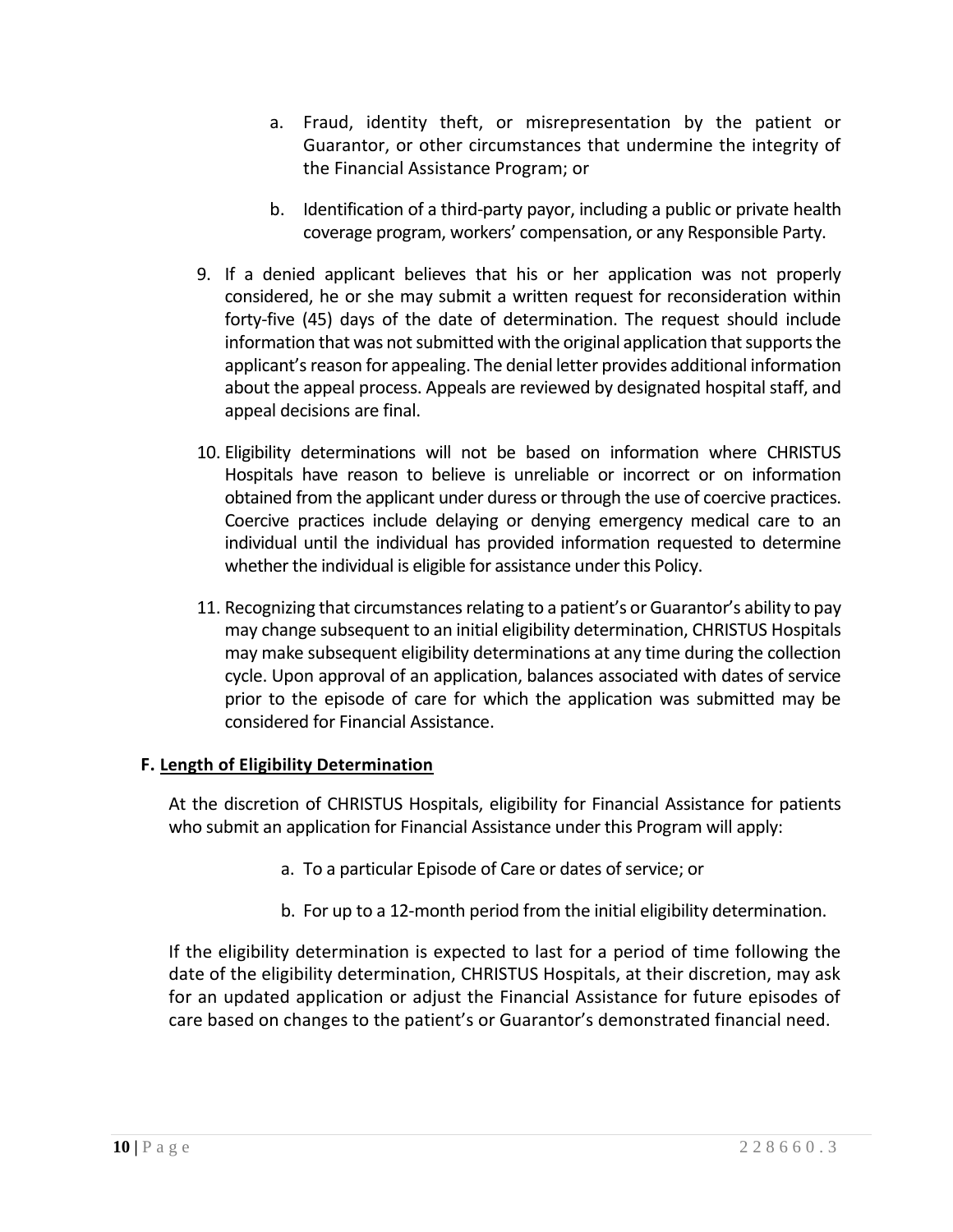### **G. Presumptive Eligibility and Screening**

- 1. CHRISTUS Hospitals will evaluate a patient to determine if the patient is presumptively eligible for Financial Assistance under this Policy without the patient completing an application. An Uninsured Patient is ordinarily presumed to be eligible for full charity care (100% discount) in the following circumstances:
	- a. Homelessness;
	- b. Deceased;
	- c. Mentally incapacitated with no one to act on the patient's behalf;
	- d. Eligible for Medicaid or indigent programs but not on date of service or for non-covered services; Medicaid or indigent program benefits have been exhausted or exceeded the length of stay for Medicaid or indigent program; or when the patient is enrolled in a Medicaid or indigent program but not in the state or county where the services were rendered;
	- e. Personal bankruptcy within the past 7 years;
	- f. Incarceration in a penal institution where services are not covered by the Department of Corrections;
	- g. Recipient of any local, state, or federal needs based program such as WIC, food stamps, etc.;
	- h. Affiliation with a religious order with a vow of poverty;
	- i. Recipient is a Victim of Crime where funding has been exhausted;
	- j. Recipient is a beneficiary of a county program for reimbursement and the program funding has expired or otherwise been exhausted;
	- k. Not required to file a Federal tax return for the most recently concluded calendar year; or
	- l. In the custody of any state or federal agency where services are not covered by said agency.
	- 2. **Independent Eligibility Assessment Screening.** For a patient or Guarantor who has not applied for Financial Assistance or been determined to be presumptively eligible for Financial Assistance as set forth in the section above, an independent eligibility assessment (IEA) using other sources of information may be used to determine whether a patient is eligible for Financial Assistance under this Policy. Such Independent Eligibility Assessments may be done through a third party engaged by CHRISTUS hospitals to perform an electronic financial need screening process to review a patient's or Guarantor's information to assess financial need.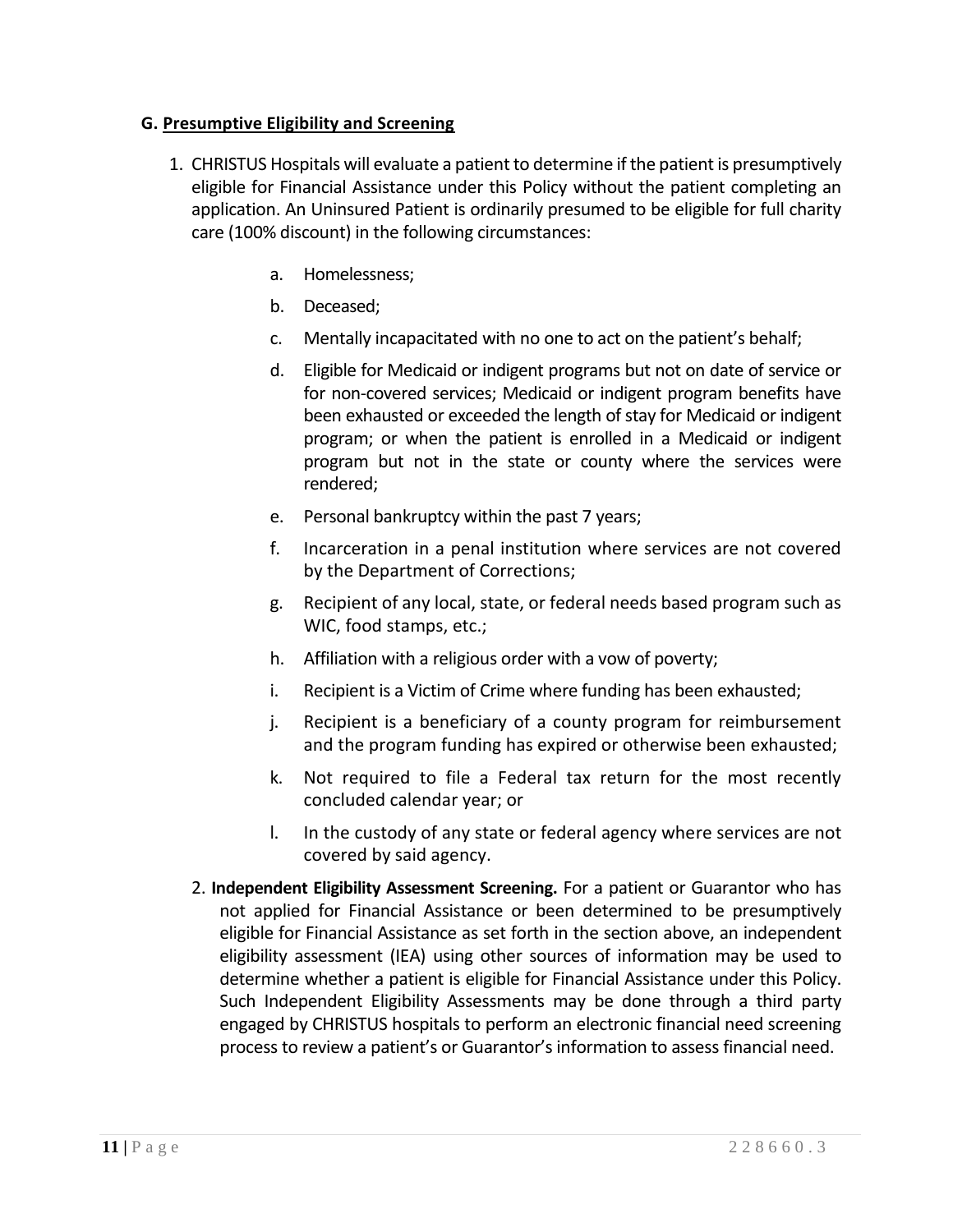This review utilizes a healthcare industry-recognized, predictive model that could include public record databases, algorithms that incorporate data from credit bureaus, demographic databases, and hospital specific data to infer and classify individuals into respective economic means categories. The model's rule set is designed to assess each patient based upon the same standards. When the model is utilized, it will be deployed prior to Bad Debt assignment or after all other eligibility and payment sources have been exhausted. This allows CHRISTUS Hospitals to screen all patients for eligibility for Financial Assistance prior to pursuing any Extraordinary Collection Actions.

Financial Assistance determined under the IEA Screening process may result in a determination to apply a full charity care discount for Covered Services for retrospective dates of service only. This decision will not constitute Financial Assistance for a full Episode of Care as available through the traditional application process. These accounts will be treated as eligible for Financial Assistance under this Policy. They will not be sent to collection, will not be subject to further collection action, and will not be included in CHRISTUS Hospitals' bad debt expense. Patients will not be notified of such decision when the patient qualifies for the most generous level of free care, nor will the individual be eligible for a refund of payments already made. A patient will only be eligible to receive written notice or a refund if the patient subsequently completes and is approved through the application process.

### **H. Amounts Generally Billed Calculation**

The maximum amount CHRISTUS Health Hospitals will bill a patient eligible for Financial Assistance under this Policy is the Amounts Generally Billed. CHRISTUS Hospitals determine Amount General Billed using the look-back method by multiplying the hospital's gross charges for that care by the percentages of gross charges for Medicare for any emergency or other medically necessary care provided.

There may be circumstances in which a CHRISTUS Hospital billed a patient more than the Amounts Generally Billed before the patient had submitted a completed application or before the CHRISTUS Hospital found the patient eligible for Financial Assistance under this Policy. If a patient eligible for Financial Assistance under this Policy has paid charges in excess of the Amounts Generally Billed, the CHRISTUS Hospital will refund any amount the individual has paid for the care that exceeds the amount he or she is determined to be personally responsible for paying as an individual eligible for Financial Assistance under this Policy, unless such excess payment is less than \$5.

Questions concerning Amounts Generally Billed should be directed to the CHRISTUS Health Customer Service department at 800-555-5511, Monday – Friday between the hours of 8:30 am and 4:30 pm (central time).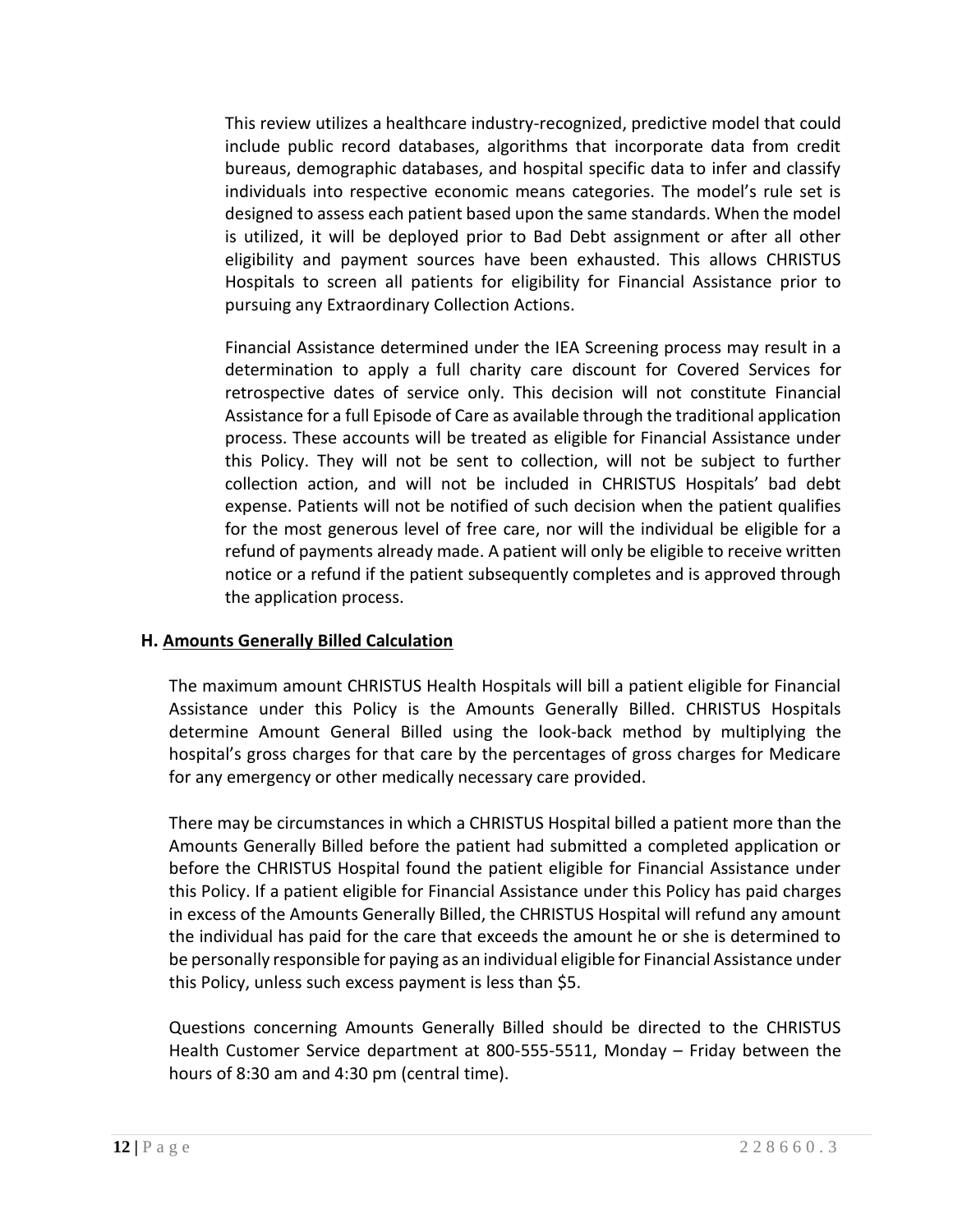### **I. Appeals and Disputes**

Patients may seek a review from CHRISTUS Hospitals in the event of a dispute over the application of this Policy. Patients denied Financial Assistance may also appeal their eligibility determination. Disputes and appeals may be filed by contacting the System Director of Patient Access at 919 Hidden Ridge Road, Irving, Texas 75038. The basis for the dispute or appeal should be in writing and submitted within fortyfive 45 days of the patient's experience giving rise to the dispute or notification of the decision on Financial Assistance eligibility.

### **J. Actions in the Event of Non-Payment**

- 1. CHRISTUS Hospitals do not conduct, or permit collection agencies to conduct on their behalf, Extraordinary Collection Actions, as defined under Internal Revenue Code Section 501(r), against individuals before reasonable efforts have been made to determine whether the patient is eligible for the Financial Assistance Program. Reasonable efforts include the hospital making a determination that any portion covered by Medicare or commercial insurance is ineligible for the Financial Assistance Program. Collection agencies may access consumer credit reports as part of their collection process and determine account qualification or collectability.
- 2. The System Director of Patient Financial Services maintains oversight and responsibility for determining if CHRISTUS has made reasonable efforts and whether an Extraordinary Collection Action is appropriate. If a patient believes an Extraordinary Collection Action was initiated improperly, the patient should contact the CHRISTUS Integrity Line at 1-888-728-8383 and provide his/her contact information for follow up.
- 3. Under no circumstance will CHRISTUS Hospitals pursue an Extraordinary Collection Actions until 120 days after the date of the first post-discharge billing statement for the care at issue.
- 4. At least 30 days before initiating an Extraordinary Collection Actions, CHRISTUS Hospitals will:
	- a. Provide the individual with a written notice that: indicates Financial Assistance is available for eligible individuals, identifies the ECAs that the hospital intends to initiate to obtain payment for the care, and states that ECAs will be initiated 30 days after the date of the written notice;
	- b. Provide the individual with a Plain Language Summary of this Policy; and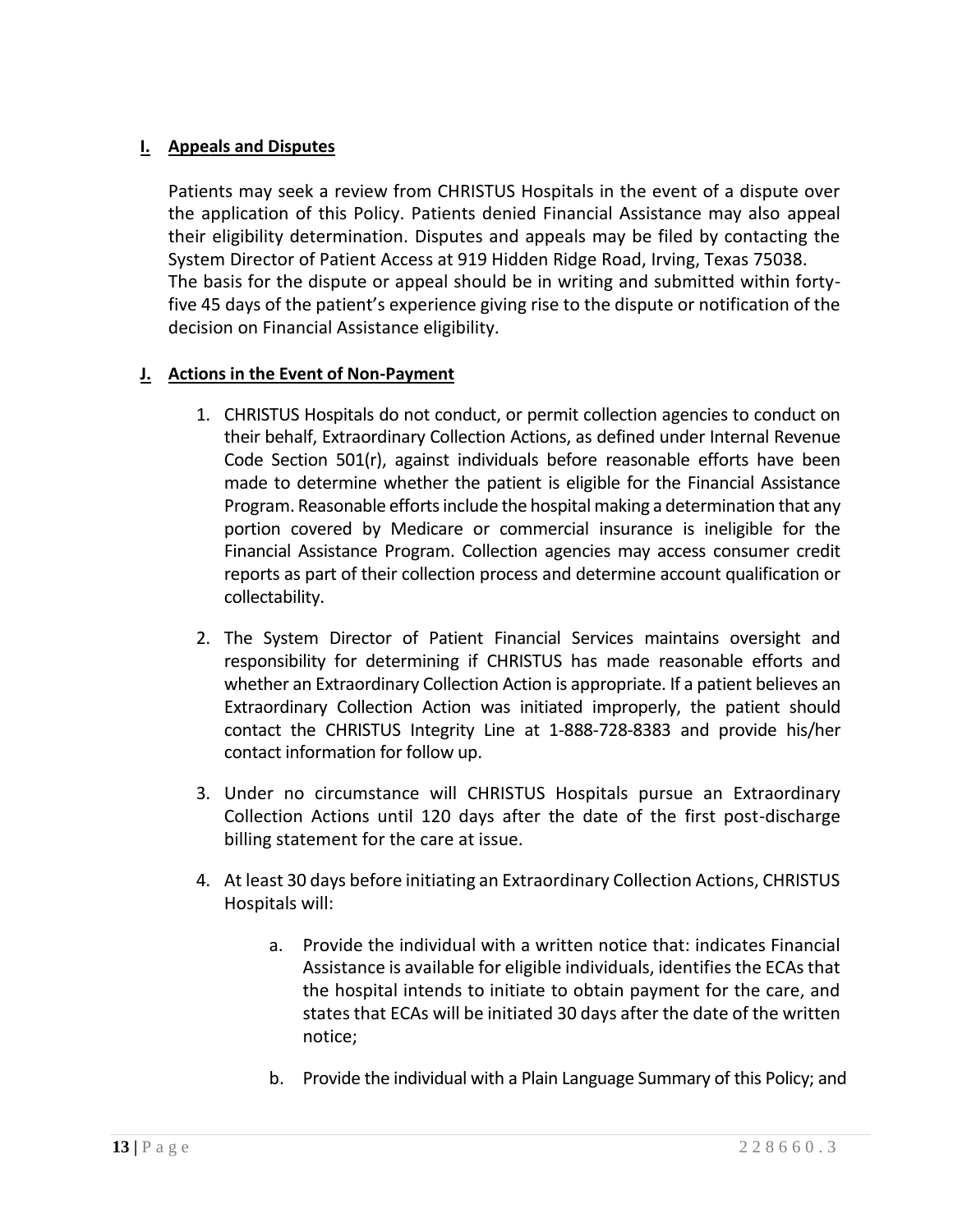c. Make a reasonable effort to orally notify the individual about this Policy and about how the individual may obtain assistance with the application process.

The patient's collection cycle will vary based upon the Guarantor's Propensity-to-Pay, which affects the allotted timeline for payment.

- 5. Electronic eligibility screening occurs prior to the bad debt placement; therefore, reasonable efforts are made to determine Financial Assistance eligibility by the Self-Pay Collection's Department. This department is also responsible for evaluating that reasonable efforts were made to determine eligibility.
- 6. As authorized by state and federal law, CHRISTUS Hospitals may file a hospital lien on the proceeds of a judgment, settlement, or compromise owed to a patient (or his or her representative) as a result of personal injuries for which a CHRISTUS hospital provided care. This type of lien is not considered an ECA and does not require advance notice be given to the patient. CHRISTUS Hospitals will notify the patient of such a lien in accordance with state law.
- 7. For information on CHRISTUS's billing and collections practices for amounts owed by patients or Guarantors, please see CHRISTUS's Billing and Collections Policy, which is available free of charge at each CHRISTUS hospital, or at [www.christushealth.org/.](http://www.christushealth.org/)

## **K. Providers Participating in the Financial Assistance Program**

CHRISTUS Hospitals may contract with physician groups and other independent contractors that provide Emergency Care and other Medically Necessary Care but do not participate in the CHRISTUS Financial Assistance Program. Therefore, a patient who is eligible for the Financial Assistance Program will not necessarily receive Financial Assistance from those non-participating providers. Attachment B lists these contracted providers and indicates whether or not they participate in the Financial Assistance Program. Patients who receive care from one of the non-participating providers are advised to contact the provider directly to determine whether the provider has its own financial assistance program.

# **L. Distribution of this Policy**

- 1. Each CHRISTUS hospital will offer a Plain Language Summary of this Policy to patients as part of the intake or discharge process. CHRISTUS Hospitals' financial counselors will also distribute the summary of this Policy to patients as appropriate during counseling sessions.
- 2. Each billing statement from CHRISTUS Hospitals will include a conspicuous written notice informing patients about the availability of Financial Assistance, including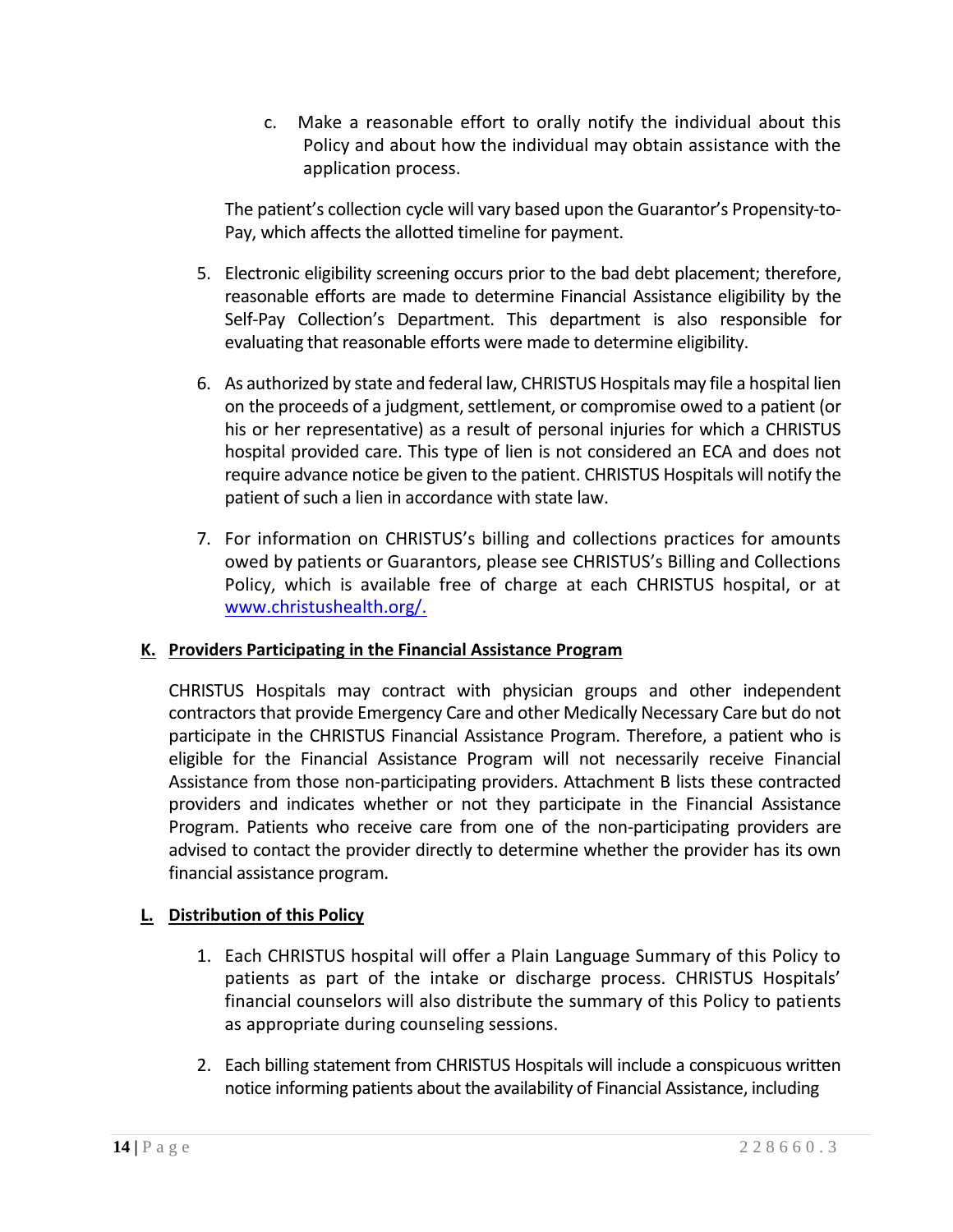both a telephone number and website address where the patient may obtain additional information and copies of the Plain Language Summary of this Policy.

- 3. Each CHRISTUS hospital will have public displays in the emergency department and admissions areas notifying patients of the Financial Assistance Program.
- 4. This Policy, the Plain Language Summary, and the Financial Assistance Program application will be available at [www.christushealth.org/charitycare](http://www.christushealth.org/charitycare) and are also available upon request and without charge in each CHRISTUS hospital's emergency department and admissions areas.
- 5. This Policy, the Plain Language Summary, and the Financial Assistance Program application will be translated into the language spoken by each limited English proficiency group that constitutes the lesser of 1,000 individuals or 5% of the community served by the CHRISTUS hospital facility.

### **M. Regulatory Requirements**

CHRISTUS Hospitals will comply with all federal, state and local laws, rules and regulations and reporting requirements that may apply to activities conducted pursuant to this Policy. Each CHRISTUS Hospital's Policy will comply with applicable state laws and may be revised as necessary to comply with state law. This Policy requires that CHRISTUS track Financial Assistance provided to ensure accurate reporting. Information on Financial Assistance provided under this Policy will be reported annually on the IRS Form 990 Schedule H.

### **N. Record Keeping**

CHRISTUS Hospitals will document all Financial Assistance in order to maintain proper controls and meet all internal and external compliance requirements.

## **O. Other Assistance for Uninsured Patients Not Eligible for Financial Assistance**

Uninsured Patients who are not eligible for Financial Assistance under this Policy will be treated fairly and with respect at all times regardless of their ability to pay. CHRISTUS hospitals will offer a standard discount in the amount of 60% of total charges to Uninsured Patients who do not otherwise qualify for Financial Assistance under this Policy for Emergency and Medically Necessary Care. The Uninsured Discount will be automatically applied to the account upon initial billing to the Uninsured Patients. In the interest of completeness for CHRISTUS Hospital patients, the Uninsured Discount is included in this Policy but is not need-based and is not intended to be subject to Internal Revenue Code Section 501(r).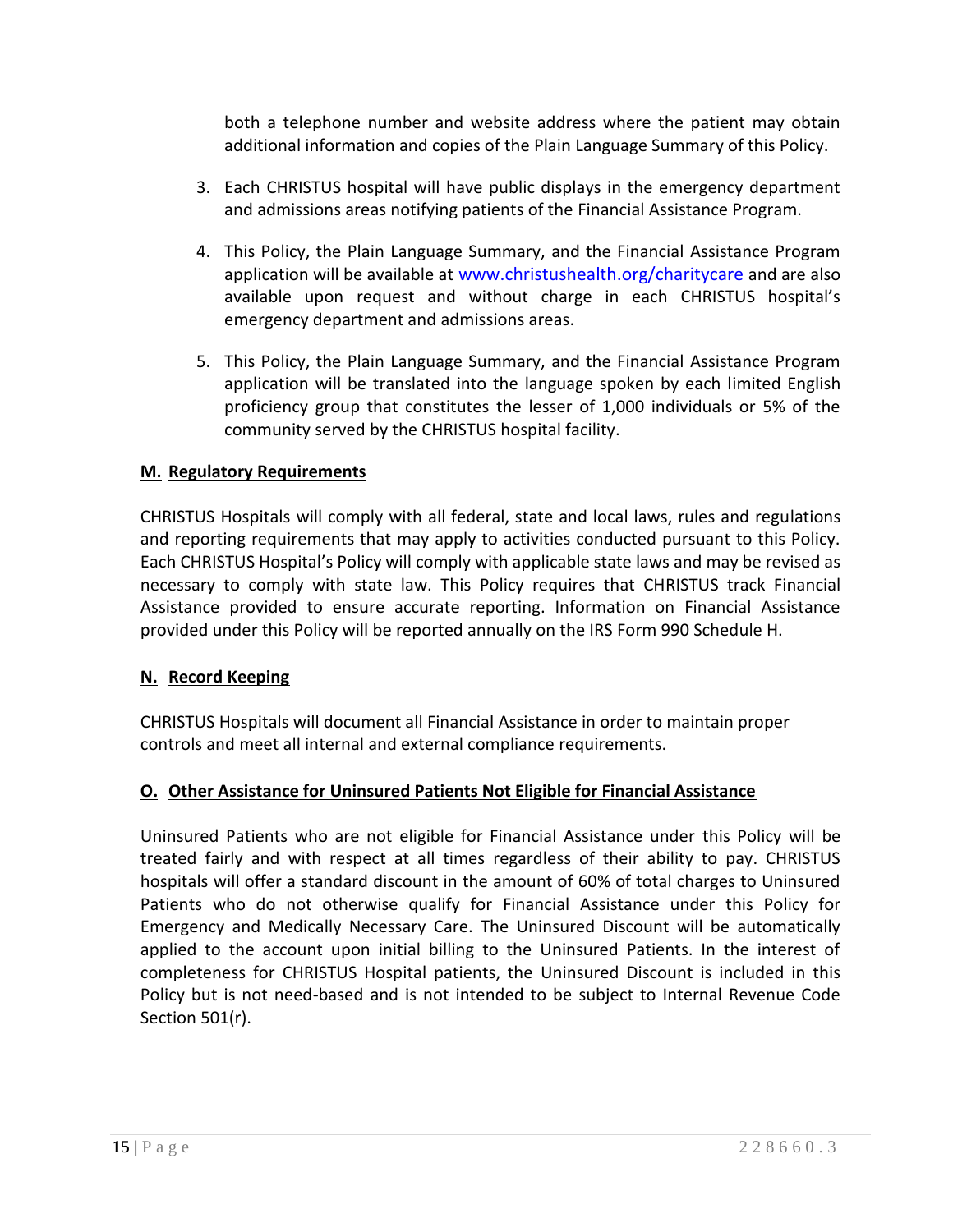### **P. Policy Approval**

This Policy was last reviewed and approved by the Mission Integration and Human Resources Committee as delegated by the CHRISTUS Board on May 18th, 2021. The CHRISTUS Financial Assistance Policy is subject to periodic review. Significant changes to this Policy must be approved by the CHRISTUS Board of Trustees (or designated committee). CHRISTUS reserves the right to modify or change this Policy at any time with the approval of the CHRISTUS governing body.

#### **APPROVED BY:**

Ernie W. Sadau Date President & CEO



| <b>TITLE: Financial Assistance Policy</b> |                                                                                  |
|-------------------------------------------|----------------------------------------------------------------------------------|
| <b>DEPT: Revenue Cycle</b>                | <b>Effective Date: 07/01/2021</b>                                                |
|                                           | Revised 5/18/2021 to reflect an increase in the uninsured discount requirements. |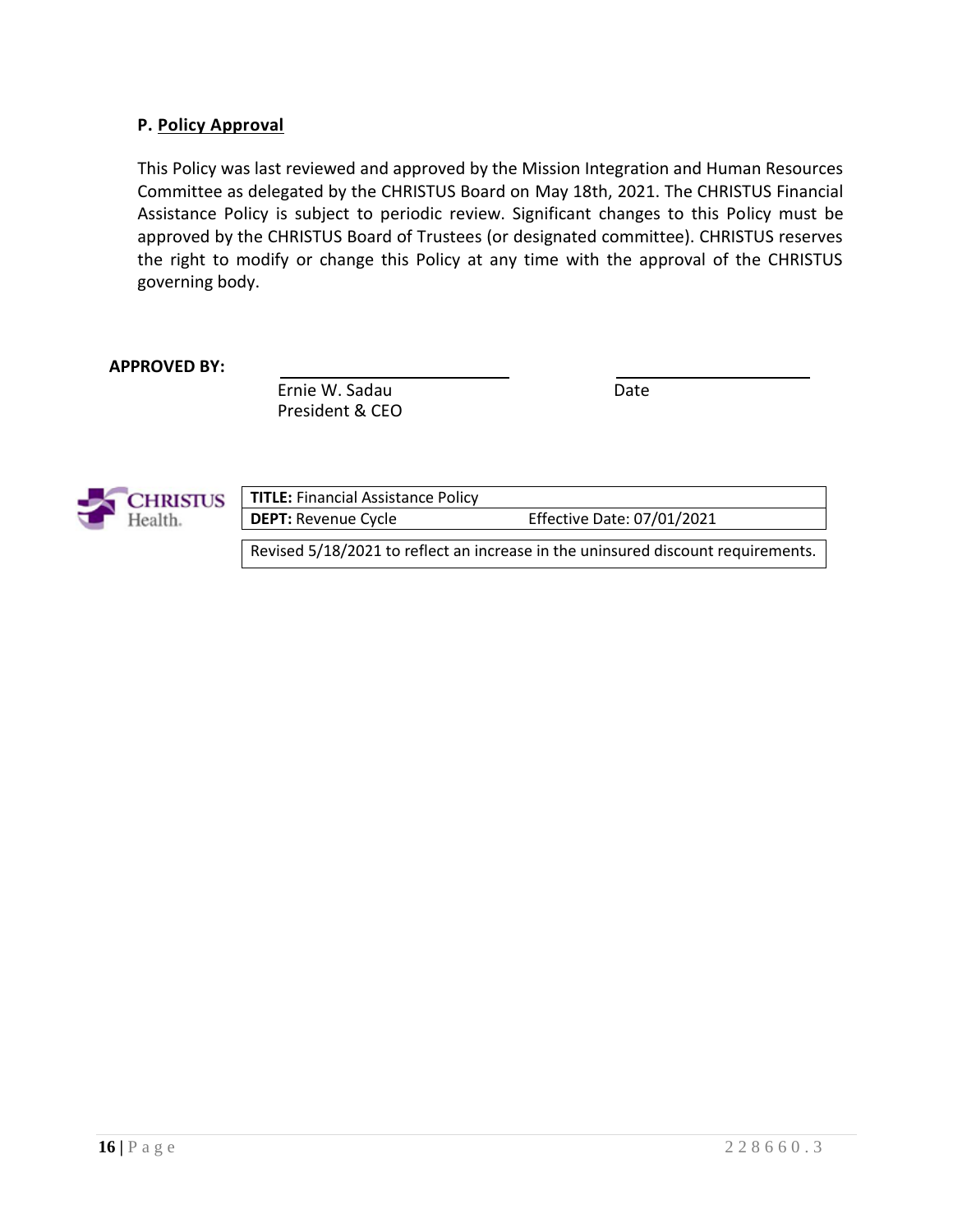#### **Attachment A**

Participating Hospitals

| <b>Facility Name</b>                                              | <b>Business Office</b><br><b>Address &amp;</b><br><b>Hours of</b><br><b>Operation</b> | <b>URL to Financial Assistance Policy &amp;</b><br><b>Physician Listing</b> | <b>Business</b><br><b>Office Phone</b><br><b>Number</b> | AGB %<br><b>Discount</b> |
|-------------------------------------------------------------------|---------------------------------------------------------------------------------------|-----------------------------------------------------------------------------|---------------------------------------------------------|--------------------------|
| <b>CHRISTUS Bossier</b><br>Emergency<br>Hospital                  | 2531 Viking Drive<br>Bossier City, LA<br>71111                                        | https://christushealth.org/patient-<br>resources/financial-assistance       | 800-555-5511                                            | 85%                      |
| <b>CHRISTUS</b><br><b>Highland Medical</b><br>Center-Shreveport   | 1453 East Bert<br>Kouns Industrial<br>Loop Shreveport,<br>LA 71105                    | https://christushealth.org/patient-<br>resources/financial-assistance       | 800-555-5511                                            | 85%                      |
| <b>CHRISTUS St.</b><br>Frances Cabrini<br>Hospital-<br>Alexandria | 3330 Masonic<br>Drive Alexandria,<br>Louisiana 71301                                  | https://christushealth.org/patient-<br>resources/financial-assistance       | 800-555-5511                                            | 82%                      |
| <b>CHRISTUS</b><br>Coushatta Health<br>Care Center -              | 1635 Marvel<br>Street Coushatta,<br>Louisiana 71019                                   | https://christushealth.org/patient-<br>resources/financial-assistance       | 800-555-5511                                            | 74%                      |
| <b>CHRISTUS St.</b><br>Patrick Hospital-<br>Lake Charles          | 524 Dr. Michael<br>Debakey Lake<br>Charles, LA<br>70601                               | https://christushealth.org/patient-<br>resources/financial-assistance       | 800-555-5511                                            | 82%                      |
| <b>CHRISTUS Lake</b><br>Area Hospital-<br>Lake Charles            | 4200 Nelson Rd.<br>Lake Charles, LA<br>70601                                          | https://christushealth.org/patient-<br>resources/financial-assistance       | 800-555-5511                                            | 92%                      |
| <b>CHRISTUS St.</b><br>Michael Hospital-<br>Texarkana             | 2600 St Michael<br>Dr. Texarkana, TX<br>75503                                         | https://christushealth.org/patient-<br>resources/financial-assistance       | 800-555-5511                                            | 85%                      |
| <b>CHRISTUS St.</b><br>Michael<br>Rehabilitation<br>Hospital-     | 2400 St Michael<br>Dr. Texarkana, TX<br>75503                                         | https://christushealth.org/patient-<br>resources/financial-assistance       | 800-555-5511                                            | 69%                      |
| <b>CHRISTUS St.</b><br>Michael Hospital<br>Atlanta-Atlanta        | 1007 Williams<br>Atlanta, TX 75551                                                    | https://christushealth.org/patient-<br>resources/financial-assistance       | 800-555-5511                                            | 85%                      |
| CHRISTUS St.<br>Elizabeth Hospital<br>Beaumont                    | 2830 Calder St.<br>Beaumont, TX<br>77702-1809                                         | https://christushealth.org/patient-<br>resources/financial-assistance       | 800-555-5511                                            | 81%                      |
| Kate Dishman<br>Rehabilitation<br>Hospital Beaumont               | 2830 Calder<br>Street Beaumont,<br>TX 77702                                           | https://christushealth.org/patient-<br>resources/financial-assistance       | 800-555-5511                                            | 81%                      |
| <b>CHRISTUS Hospital</b><br>St. Mary-<br>Beaumont                 | 3600 Gates Blvd.<br>Port Arthur, TX<br>77642-3858                                     | https://christushealth.org/patient-<br>resources/financial-assistance       | 800-555-5511                                            | 92%                      |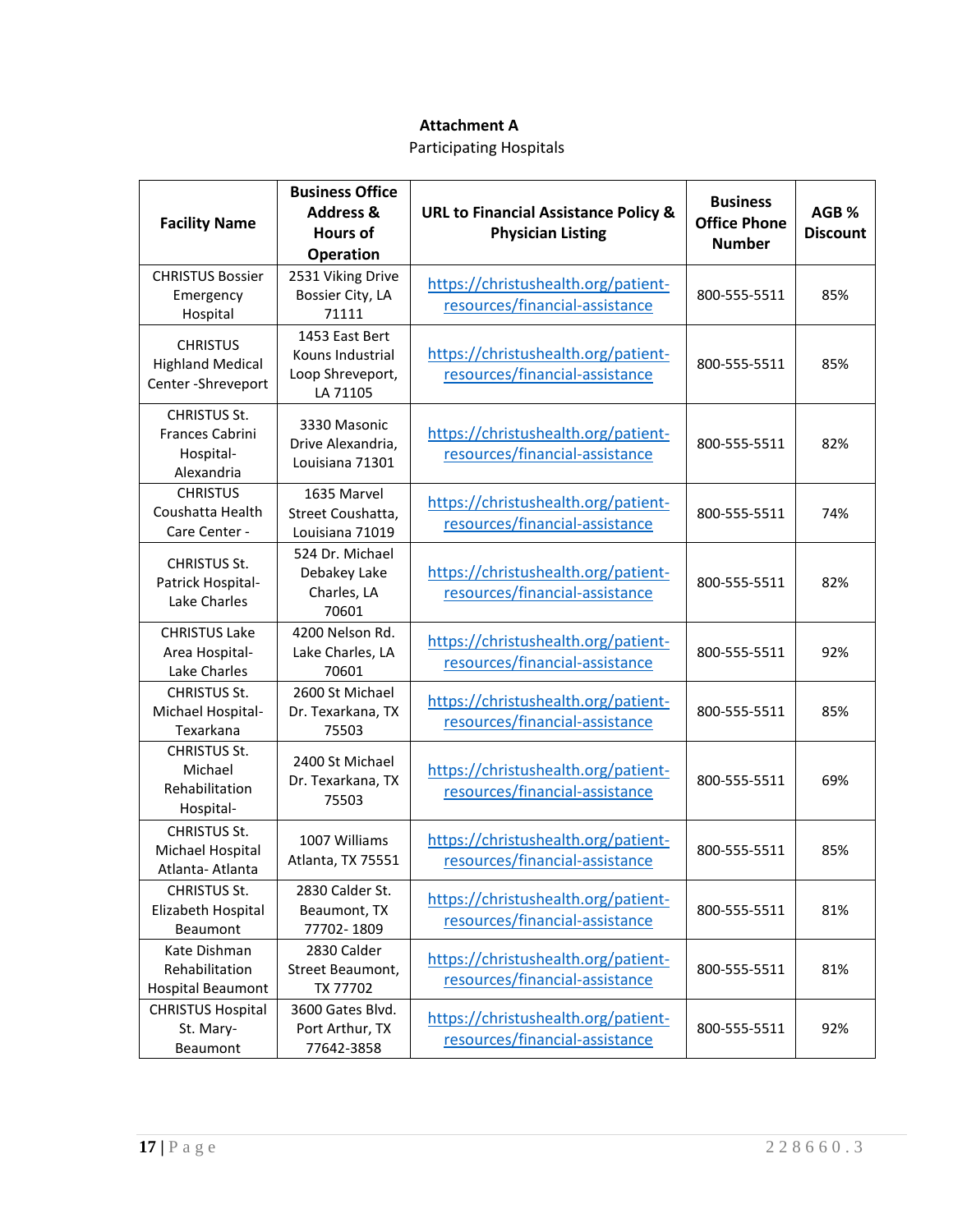| <b>Facility Name</b>                                                                   | <b>Business Office</b><br><b>Address &amp;</b><br><b>Hours of</b><br><b>Operation</b> | <b>URL to Financial Assistance Policy &amp;</b><br><b>Physician Listing</b> | <b>Business</b><br><b>Office Phone</b><br><b>Number</b> | AGB %<br><b>Discount</b> |
|----------------------------------------------------------------------------------------|---------------------------------------------------------------------------------------|-----------------------------------------------------------------------------|---------------------------------------------------------|--------------------------|
| <b>CHRISTUS Jasper</b><br>Memorial<br>Hospital- Jasper                                 | 1275 Marvin<br>Hancock Dr.<br>Jasper, Tx 75951-<br>4935                               | https://christushealth.org/patient-<br>resources/financial-assistance       | 800-555-5511                                            | 78%                      |
| <b>CHRISTUS Spohn</b><br>Shoreline Hospital-<br>Corpus Christi                         | 600 Elizabeth St.<br>Corpus Christi, TX<br>78404                                      | https://christushealth.org/patient-<br>resources/financial-assistance       | 800-555-5511                                            | 83%                      |
| <b>CHRISTUS Spohn</b><br>Memorial<br>Hospital-Corpus                                   | 2606 Hospital<br>Blvd. Corpus<br>Christi, TX 78405                                    | https://christushealth.org/patient-<br>resources/financial-assistance       | 800-555-5511                                            | 69%                      |
| <b>CHRISTUS Spohn</b><br>South Hospital-<br>Corpus Christi                             | 5950 Saratoga<br>Blvd. Corpus<br>Christi, TX 78414                                    | https://christushealth.org/patient-<br>resources/financial-assistance       | 800-555-5511                                            | 83%                      |
| <b>CHRISTUS Spohn</b><br><b>Hospital Kleberg</b>                                       | 1300 General<br>Cavazos Blvd.<br>Kingsville TX<br>78363                               | https://christushealth.org/patient-<br>resources/financial-assistance       | 800-555-5511                                            | 85%                      |
| <b>CHRISTUS Spohn</b><br><b>Hospital Alice</b>                                         | 2500 East Main<br>St. Alice, TX                                                       | https://christushealth.org/patient-<br>resources/financial-assistance       | 800-555-5511                                            | 86%                      |
| <b>CHRISTUS Spohn</b><br><b>Hospital Beeville</b>                                      | 1500 East<br>Houston St.<br>Beeville, TX 78102                                        | https://christushealth.org/patient-<br>resources/financial-assistance       | 800-555-5511                                            | 83%                      |
| <b>CHRISTUS Santa</b><br>Rosa-Alamo<br>Heights                                         | 403 Treeline Park<br>San Antonio, TX<br>78209                                         | https://christushealth.org/patient-<br>resources/financial-assistance       | 800-555-5511                                            | 85%                      |
| <b>CHRISTUS Santa</b><br>Rosa Hospital<br><b>Medical Center-</b><br>San Antonio        | 2827 Babcock Rd.<br>San Antonio, TX<br>78229                                          | https://christushealth.org/patient-<br>resources/financial-assistance       | 800-555-5511                                            | 81%                      |
| <b>CHRISTUS Santa</b><br>Rosa Hospital<br>Westover Hills-San<br>Antonio                | 11212 State Hwy<br>151 San Antonio,<br>TX 78251                                       | https://christushealth.org/patient-<br>resources/financial-assistance       | 800-555-5511                                            | 83%                      |
| <b>CHRISTUS Santa</b><br>Rosa Hospital New<br><b>Braunfels-New</b><br><b>Braunfels</b> | 600 N Union San<br>Antonio, TX<br>78130                                               | https://christushealth.org/patient-<br>resources/financial-assistance       | 800-555-5511                                            | 83%                      |
| <b>CHRISTUS Santa</b><br>Rosa Creekside ED-<br>San Antonio                             | 244 Creekside<br><b>Crossing San</b><br>Antonio, TX.                                  | https://christushealth.org/patient-<br>resources/financial-assistance       | 800-555-5511                                            | 92%                      |
| <b>CHRISTUS Santa</b><br>Rosa Alon ED -San<br>Antonio                                  | 11503 NW<br>Military Hwy #122<br>San Antonio, TX<br>78229                             | https://christushealth.org/patient-<br>resources/financial-assistance       | 800-555-5511                                            | 91%                      |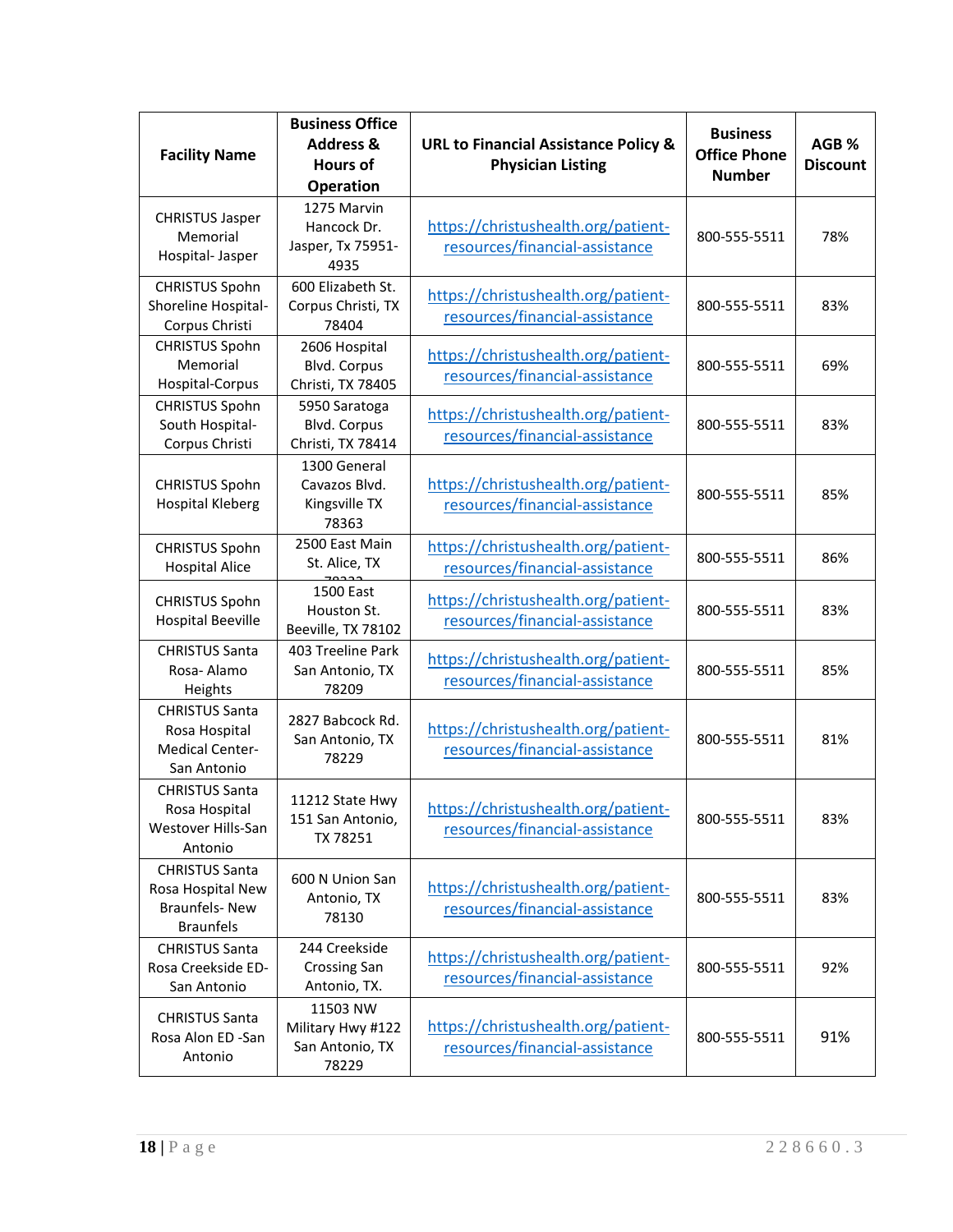| <b>Facility Name</b>                                                                            | <b>Business Office</b><br><b>Address &amp;</b><br><b>Hours of</b><br><b>Operation</b> | <b>URL to Financial Assistance Policy</b><br>& Physician Listing      | <b>Business</b><br><b>Office Phone</b><br><b>Number</b> | AGB %<br><b>Discount</b> |
|-------------------------------------------------------------------------------------------------|---------------------------------------------------------------------------------------|-----------------------------------------------------------------------|---------------------------------------------------------|--------------------------|
| Children's Hospital<br>of San Antonio-<br>San Antonio                                           | 333 N Santa Rosa<br>San Antonio, TX<br>78207                                          | https://christushealth.org/patient-<br>resources/financial-assistance | 800-555-5511                                            | 90%                      |
| <b>CHRISTUS St.</b><br>Vincent Regional<br><b>Medical Center-</b><br>Santa Fe                   | 455 St. Michaels<br>Dr. Santa Fe, New<br><b>Mexico 87505</b>                          | https://christushealth.org/patient-<br>resources/financial-assistance | 800-555-5511                                            | 79%                      |
| <b>CHRISTUS Mother</b><br><b>Frances</b>                                                        | 800 E. Dawson<br>Tyler, Texas                                                         | https://christushealth.org/patient-<br>resources/financial-assistance | 800-555-5511                                            | 81%                      |
| <b>CHRISTUS Mother</b><br>Frances South<br>Tyler-Tyler                                          | 8389 S. Broadway<br>Tyler, Texas<br>75703                                             | https://christushealth.org/patient-<br>resources/financial-assistance | 800-555-5511                                            | 81%                      |
| <b>CHRISTUS Mother</b><br><b>Frances Hospital</b><br>Sulpher Springs-<br><b>Sulphur Springs</b> | 115 Airport Rd.<br>Sulphur Springs,<br><b>Texas 75482</b>                             | https://christushealth.org/patient-<br>resources/financial-assistance | 800-555-5511                                            | 89%                      |
| <b>CHRISTUS Mother</b><br><b>Frances Hospital</b><br>Jacksonville -<br>Jacksonville             | 2026 S. Jackson<br>Jacksonville,<br><b>Texas 75766</b>                                | https://christushealth.org/patient-<br>resources/financial-assistance | 800-555-5511                                            | 88%                      |
| <b>CHRISTUS Mother</b><br><b>Frances Hospital</b><br>Winnsboro-<br>Winnsboro                    | 719 W. Coke Rd.<br>Winnsboro, Texas<br>75494                                          | https://christushealth.org/patient-<br>resources/financial-assistance | 800-555-5511                                            | 80%                      |
| <b>CHRISTUS Mother</b><br>Frances Louis and<br><b>Peaches Heart</b><br>Hospital-Tyler           | 703 S. Fleishel<br>Tyler, Texas<br>75701                                              | https://christushealth.org/patient-<br>resources/financial-assistance | 800-555-5511                                            | 81%                      |
| <b>CHRISTUS Trinity</b><br>Mother<br>Rehabilitation<br>Hospital                                 | 3131 Troup Hwy.<br>Tyler, Texas<br>75701                                              | https://christushealth.org/patient-<br>resources/financial-assistance | 800-555-5511                                            | 81%                      |
| <b>CHRISTUS Good</b><br><b>Shepherd Medical</b><br>Center-Longview                              | 700 E. Marshall<br>Ave. Longview,<br><b>Texas 75601</b>                               | https://christushealth.org/patient-<br>resources/financial-assistance | 800-555-5511                                            | 87%                      |
| <b>CHRISTUS Good</b><br><b>Shepherd Medical</b><br>Center-Marshall                              | 811 South<br>Washington<br>Marshall, Texas<br>75670                                   | https://christushealth.org/patient-<br>resources/financial-assistance | 800-555-5511                                            | 85%                      |
| <b>CHRISTUS Santa</b><br>Rosa Hospital-<br>San Marcos                                           | 1301 Wonder<br>World Drive San<br>Marcos, TX 78666                                    | https://christushealth.org/patient-<br>resources/financial-assistance | 800-555-5511                                            |                          |